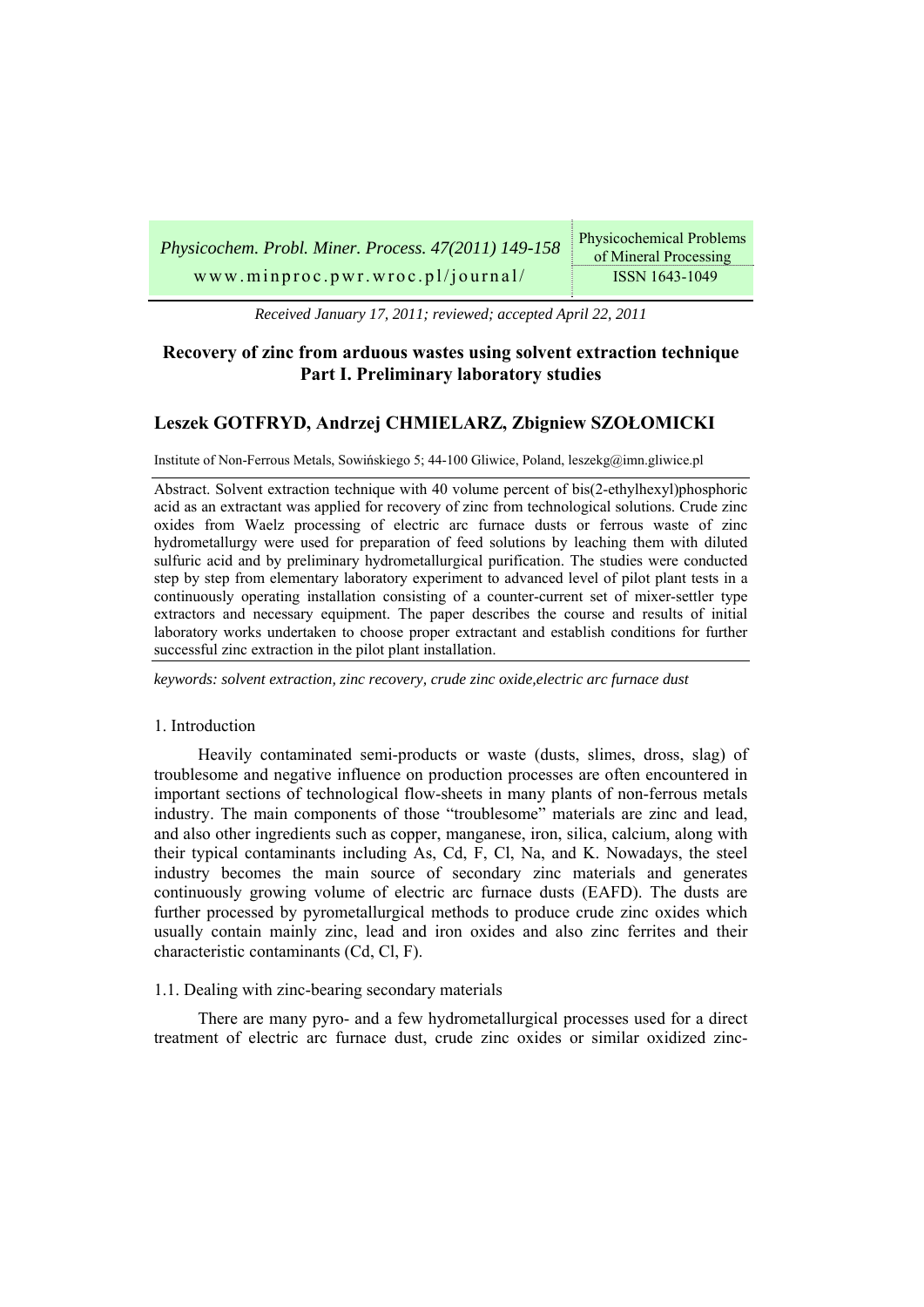bearing materials (dusts, fumes, dross). Their wide variety, especially within area of pyrometallurgy, reflects a broad diversity and variability of the recyclable materials and also shows the difficulty of the discussed problem (Kapias et al., 1999; Frias et al., 2009; Ruetten, 2009; ZincOx website). Within the area of hydrometallurgy the most important technology seems to be extraction based Zincex Process (Technicas Reunidas, Spain) or its modified version (MZP). These methods use the solvent extraction technique with an organic solution of bis(2-ethylhexyl)phosphoric acid (DEHPA) as an extractant. The biggest and most important of the MZP-based installations is successfully operating in Namibia on the natural silicate ore (Skorpion Project) (Diaz et al., 1995; Garcia et al., 2005; Gnoinski et al., 2005).

A similar installation, in a form of an annex to the traditional RLE refinery of Dowa Metals & Mining Akita Zinc, was almost ready for commencing in Iijima, Japan. The expected capacity is 20 Gg per year of SGH zinc from zinc oxide secondaries (Frias et al., 2009). Another installation is under preparation in Italy (Portovesme).

ZincOx Resources plc, a British company, has developed an original method for treatment of oxidized secondary zinc-bearing materials (including EAFD), called LTC (Leach-to-Chemical). The technology produces high quality zinc oxide which can be used in ceramic and rubber industry as well as in farming applications (Woollett, 2006; ZincOx website)**.** In the case of the SERH and Ezinex processes, they consist of electric arc furnace dust leaching with a solution of NaOH or sodium and ammonium chloride, respectively, and then cementation of Pb (as well as Cu, Cd) with zinc dust and zinc electrolyses are conducted (Olper, 1998; Kapias et al., 1999).

In Poland zinc materials are processed in a Waelz kiln (Bolesław Recycling) for production of crude zinc oxides /CZO/. Their samples were the subject of this work. The research was mainly focused on comparison of natural zinc extraction with extraction under controlled pH conditions from solutions, prepared by leaching CZO with sulfuric acid. Preliminary laboratory works were based on elementary extractive experiments on synthetic single component solutions of metal salt.

1.2. Extraction technique as a method for cations separation - solution pretreatment

Cation exchanging solvent extraction is a good method for Zn separation from heavily contaminated solutions because this technique is naturally selective against contaminants other then cationic (i.e. neutral  $\overline{\text{SiO}_2}$  or anionic  $\overline{\text{Cl}}$ ,  $\overline{\text{SO}_4}^2$ ,  $\overline{\text{PO}_4}^3$ ,  $AsO<sub>4</sub><sup>3-/-</sup>$ ). The cationic ingredients of solutions may be assigned to groups:

- susceptible to (oxy)hydrolysis, e.g.  $Fe^{3+}$ ,  $Al^{3+}$ ,  $Ga^{3+}$ ,  $In^{3+}$ ,  $Ti^{3+}$ ,  $Ni^{3+}$ ,  $Co^{3+}$  (also As(III/V) and Sb(III/V) and typically extracted comparably or stronger then  $zinc(II)$ ; they should be mandatorily removed before extraction of zinc(II);

- susceptible for cementation on zinc and typically extracted comparably or less then zinc(II), including  $Cu^{2+}$ ,  $Cd^{2+}$ ,  $Ni^{2+}$ ,  $Co^{2+}$ ,  $Sn^{2+}$ ,  $Pb^{2+}$ ;

- almost ignored by extractants, e.g.  $Mg^{2+}$ ,  $Na^{+}$ ,  $K^{+}$ ,  $NH_4^{+}$  and the alike;

- others, e.g.  $Ca^{2+}$ ,  $Fe^{2+}$ ,  $Mn^{2+}$ ,  $Cr^{3+}$ .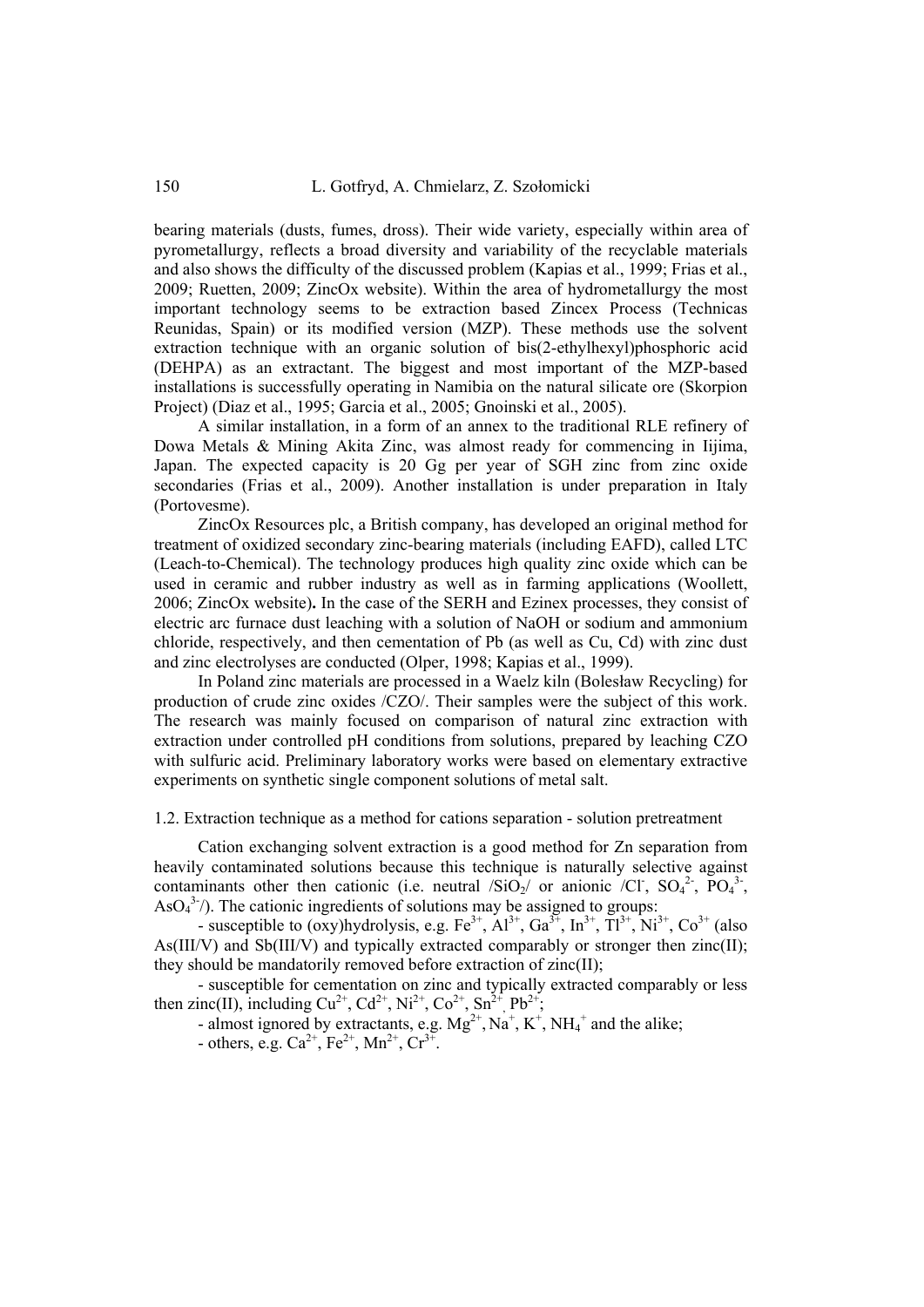### *Recovery of zinc from arduous wastes using solvent extraction technique. Part I* 151

The members of the first group must be removed before zinc(II) extraction because they can permanently poison the extractant. Lowering the concentration levels of the members of the next group also is in favor when one expects a good quality of the zinc product but is not critical. Selection of a good extractant for further extractive solution treatment to separate selectively zinc(II) from remaining contaminants was the aim of this work. Initial laboratory works, described here, were focused on observing extractants behavior versus chosen cations of metals against equilibrium pH of extraction. Next, extraction and stripping isotherms were observed and analyzed by the McCabe-Thiele method. After that quite a sophisticated experiment, simulating counter-current action, was performed to verify the theoretical assumptions for a real, continuously working, counter-current system, described in part II of this work (Gotfryd, 2011).

### 2. Experimental

#### 2.1. Materials

Extractants, bis(2-ethylhexyl)phosphoric acid (DEHPA) and bis(2,4,4 trimetylpentyl) phosphinic acid (Cyanex 272), were used as received from their producers (Rhodia Ltd. and Cytec Industries, respectively) after dilution with hydrocarbon organic solvents - Exxsol D80 AZ or Escaid 110 (Exxon Chemicals/Brenntag Polska). Chemical reagents: lead(II) nitrate(V), sulfates(VI) of the other metals (Zn, Cd, Cu, Ni, Co, Mn, Fe), NaOH and sulfuric(VI) acid of p.a. purity were used to prepare single-component  $0.1 \text{ mol/dm}^3$  solutions for preliminary extractive experiments or solutions for extractant preneutralization and stripping, respectively. They were delivered by local suppliers (POCH Gliwice, FOCH Lublin). Technical grade sulfuric acid was used in leaching and  $Ca(OH)_2$  (PTH ChemLand) in water suspension was applied for treatment of raffinates.

Crude zinc oxides of industrial origin were used for both laboratory and pilot plant experiments. Their composition is presented in Table 1. Samples 1 and 2 come from treatment of EAFD in a Waelz kiln, while sample 3 from similar treatment of iron slime, generated in a classical hydrometallurgical processing of zinc calcine.

| No. <sup>*</sup> ) Zn Pb Fe Cd Mn Mg Cu Sn K Na Cl F As |  |  |  |  |  |                                                                             |                                                                          |  |
|---------------------------------------------------------|--|--|--|--|--|-----------------------------------------------------------------------------|--------------------------------------------------------------------------|--|
|                                                         |  |  |  |  |  | $1\quad 58.20\quad 6.32\quad 2.64\quad 0.17$ - 0.20 - - 2.8 2.8 7.95 0.15 - |                                                                          |  |
|                                                         |  |  |  |  |  |                                                                             | 2 54.46 5.80 5.00 0.50 0.40 0.12 0.063 0.10 3.46 2.45 7.59 0.15 0.0045 % |  |
|                                                         |  |  |  |  |  | 3 42.70 18.3 5.84 1.25 0.16 0.35 - < 0.05 0.58 0.29 1.37 0.023 0.30         |                                                                          |  |

Table 1. Composition of the used in investigation samples of crude zinc oxides

 $-$  samples No. 1 and 2 come from steel industry, No. 3 – from zinc hydrometallurgy

#### 2.2. Solutions and preliminary purification

For elementary experiments, the solutions of metals(II) sulfates(VI) as well as  $\text{lead}(II)$  nitrate(V) have been prepared by simple dissolution of the crystalline salts in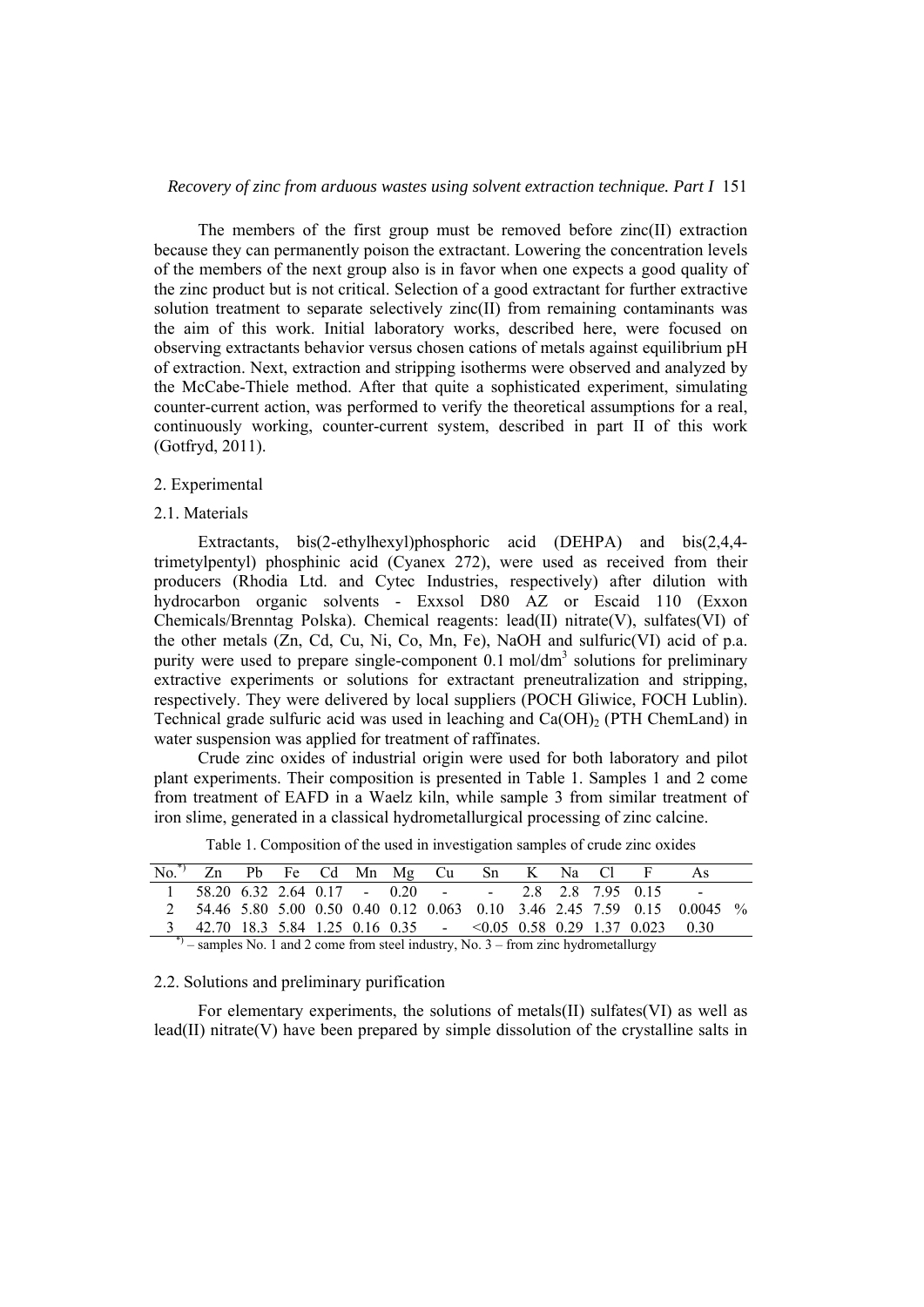proper amounts of distilled water to obtain their  $0.1 \text{ mol/dm}^3$  concentration. 'Industrial' solutions were prepared by acidic leaching of crude zinc oxide /CZO/ samples. Treatment of CZO dust consisted of the following steps:

- preparation of aqueous pulp of the dust of predetermined solid/liquid ratio, typically 250  $g/dm^3$ ,
- careful addition of a fixed portion of concentrated 96 % sulfuric acid,
- stirring the pulp for a defined period of time, typically 1.0 hour at 80-90 $^{\circ}$ C,
- solid/liquid separation (sedimentation and filtration).

The solutions produced in the one-stage leaching process were subjected to further purification processes, consisting of oxy-hydrolysis and cementation on zinc powder. More details of these processes are presented within Part II of this work (Gotfryd, 2011).

### 2.3. Extraction

Two liquid cationic exchangers, DEHPA and Cyanex 272, were selected for examination and comparison of their basic properties in zinc extraction.

Elementary extractive experiment consisted of mechanical mixing of two reacting phases, an organic extractant (O) and an aqueous solution (A), for a chosen period of time at established O:A volumetric ratio and at a constant ambient temperature. Then, the two phases were separated and either analyzed for content of extracted species or sent for further treatment. The content of zinc (and other components) in the organic phase was determined indirectly by stripping them twice with 2 mol/dm<sup>3</sup> sulfuric acid at O:A ratio of 2:1 and by analysis of the merged stripped liquor.

Extraction – pH isotherms were determined by mixing  $(10 \text{ min at ambient})$ temperature) of organic phase of the extractant with aqueous  $\overline{0.1}$  mol/dm<sup>3</sup> Me<sup>2+</sup> salt solution at the organic (O) to aqueous (A) ratio O:A = 1:1 (500 cm<sup>3</sup> / 500 cm<sup>3</sup>) and gradually adding batches of  $2.5 \text{ mol/dm}^3$  NaOH solution. All the investigated metal cations  $(Me^{2+} = Cu^{2+}, Cd^{2+}, Mn^{2+}, Co^{2+}, Ni^{2+}...)$  were used in a form of individual solutions of their sulfates(VI) (p.a. grade) – except for  $Pb^{2+}$ , which was used in a form of its nitrate(V). After each step of extraction even samples (typically 50 cm<sup>3</sup>) of both phases was being taken to carry out necessary chemical analyses.

Classical isotherms of zinc extraction and stripping were determined by contacting reacting phases at several different levels of their volumetric proportions. In the extraction and stripping experiments the zinc sulfate or sulfuric acid solutions of predetermined concentrations were used as aqueous phase and fresh or saturated with zinc(II) organic extractant as organic phase, respectively. Extractions at established equilibrium pH were stabilized by adding portions of  $2.5-5.0$  mol/dm<sup>3</sup> NaOH solution.

Laboratory extractive tests consisted of several dozens of elementary extractive experiments in which by application of the same fixed portion of an extractant, a complete complex treatment of the feed solution was carried out. The three general stages of extraction (extraction proper, scrubbing and stripping) were performed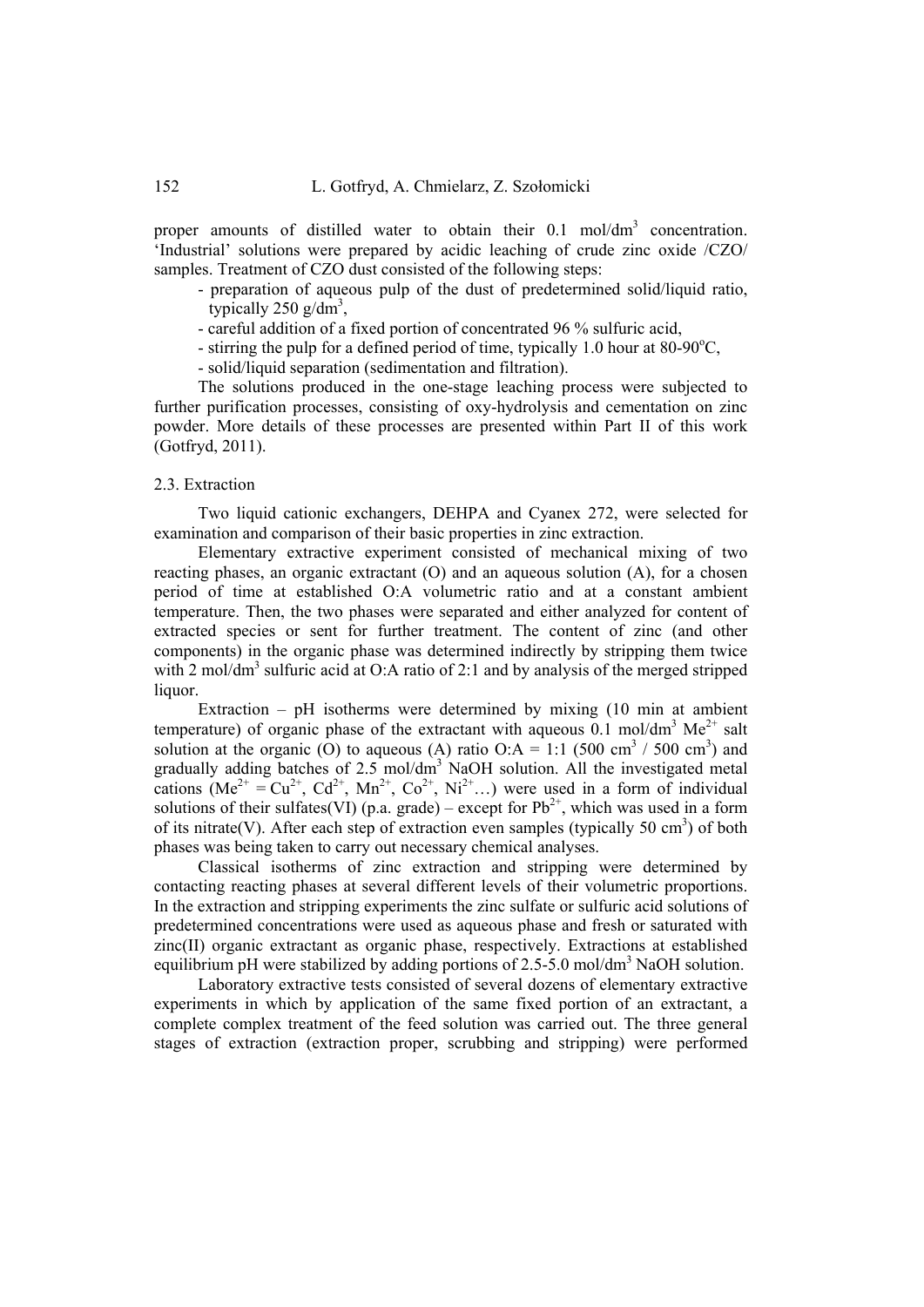alternately and repeatedly in cycles. In a single cycle, a portion of the extractant is contacted in turns consequently with three different types of aqueous phases. At the beginning, in emulation of a counter-current flow, it is mixed, a few times (the number equals the number of extraction steps), one by one, with partially refined aqueous solutions (raffinates), and at the end of this stage also with the proper feed solution. Then, in a similar way, in emulation of mutual counter-current flows, it is contacted several times (the number equals the number of extraction washing steps) with scrubbing solutions in their different states, and at the end, also in a similar way, several times (the number equals the number of stripping steps) with stripping solutions, which show gradually growing acid concentration. The first cycles (three in this case, see Fig. 4 in the Result and Discussion section) are not typical, since they are not complete, starting cycles. Each of the rectangles in the diagram represents a single step in one of the conducted processes of extraction. The described experiments were performed in laboratory glassware. Contents of the beakers were stirred at ambient temperature with a mechanical mixer to maintain both reacting phases in the state of mutual dispersion for 10 minutes. The numbers (from 1 to 8) represent a sequence of consecutive steps within a particular extraction cycle (numbers 1-3 represent three stages of extraction, No. 4 - scrubbing /one step/ and 5-8 - four steps of stripping) while the letters (from A to H) identify subsequent cycles. Horizontal and vertical lines show directions of the organic phase 'movement', while the diagonals represent the same for the aqueous phases. In every extraction step (No. 1, 2 and 3) appropriate portions of  $2.5 \text{ mol/dm}^3$  NaOH solution were added to reach equilibrium pH at arbitrarily predetermined level (2.0±0.05).

### 2.4. Analytical procedures

All samples and solutions were processed and analyzed by modern instrumental methods: ASA or AES-ICP (Horizon or Perkin-Elmer Optima 5300 V) for complex mixed solutions, and by more traditional titration methods for pure single components.

### 3. Results and discussion

#### 3.1. Solutions for extraction

Basic laboratory experiments were performed on synthetic solutions of metals sulfates (ZnSO<sub>4</sub>, CuSO<sub>4</sub>, CdSO<sub>4</sub>, MnSO<sub>4</sub>, CoSO<sub>4</sub>, NiSO<sub>4</sub>, FeSO<sub>4</sub>) or nitrates  $(Pb(NO<sub>3</sub>)<sub>2</sub>)$  of 0.1 mol/dm<sup>3</sup> concentrations.

More advanced, quite sophisticated experiments, emulating in laboratory action of counter-current system, were done using solution, obtained by acidic  $(H_2SO_4)$ leaching of crude zinc oxide and hydrometallurgical purification. It's composition was as follows  $(g/dm^3)$ :

Zn 146.1, Cd 0.0087, Cu < 0.0002, Fe 0.0006, Mn 0.3, Mg 0.40, Al 0.01, As <0.001, Sb <0.001, Na 10.1, K 6.81, Si <0.01, Cl 19.7, F 0.10. Before extraction it was diluted to the level of 15.0  $g/dm^3 Zn(II)$ . More details about 'industrial' solutions preparation are presented in Part II of this work (Gotfryd, 2011).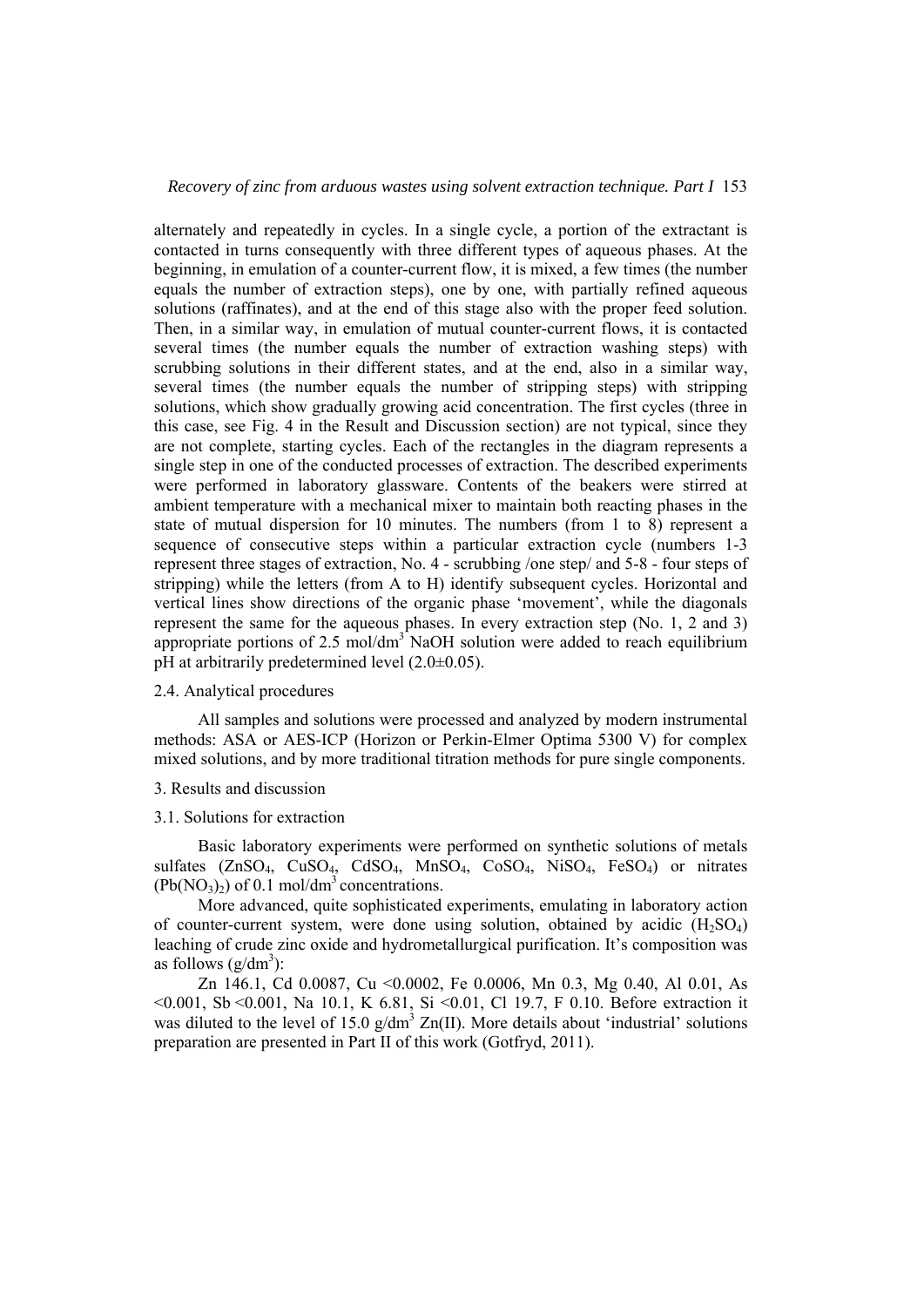### 3.2. Preliminary tests of extraction

## 3.2.1. Extraction – pH isotherms

The data in Fig. 1 show the results of "monitoring" extraction of cations with 0.2 mol/dm<sup>3</sup> Cyanex 272, 0.3 mol/dm<sup>3</sup> and 1.15 mol/dm<sup>3</sup> (40 % vol.) DEHPA. Data were collected using separate  $0.1 \text{ mol/dm}^3$  aqueous solutions of metal(II) sulfates(VI), except  $Pb^{2+}$ , which was used in a form of nitrate(V), by applying the method described in section 2.3.



Fig. 1. Extraction of metal cations from their independent  $0.1 \text{ mol/dm}^3$  solutions versus equilibrium pH; a) 0.2 mol/dm<sup>3</sup> Cyanex 272/Exxsol D80 AZ; b) 0.3 mol/dm<sup>3</sup> DEHPA /Escaid  $110 + 3$  % tributylphosphate; c) 1.15 mol/dm<sup>3</sup> DEHPA/Exxsol D80 AZ

The results reached with  $1.15 \text{ mol/dm}^3$  (40 % vol.) DEHPA (Fig. 1c) are most interesting because the curves of individual ions extraction, although relatively close to each other, are the steepest. That provides possibilities for better separation of zinc from its typical contaminants (Cd, Cu, Ni, Co, even Mn and also Pb). On this basis further part of the investigations was done with organic 1.15 mol/dm<sup>3</sup> (= 40 % vol.) DEHPA solutions in Exxsol D80 AZ.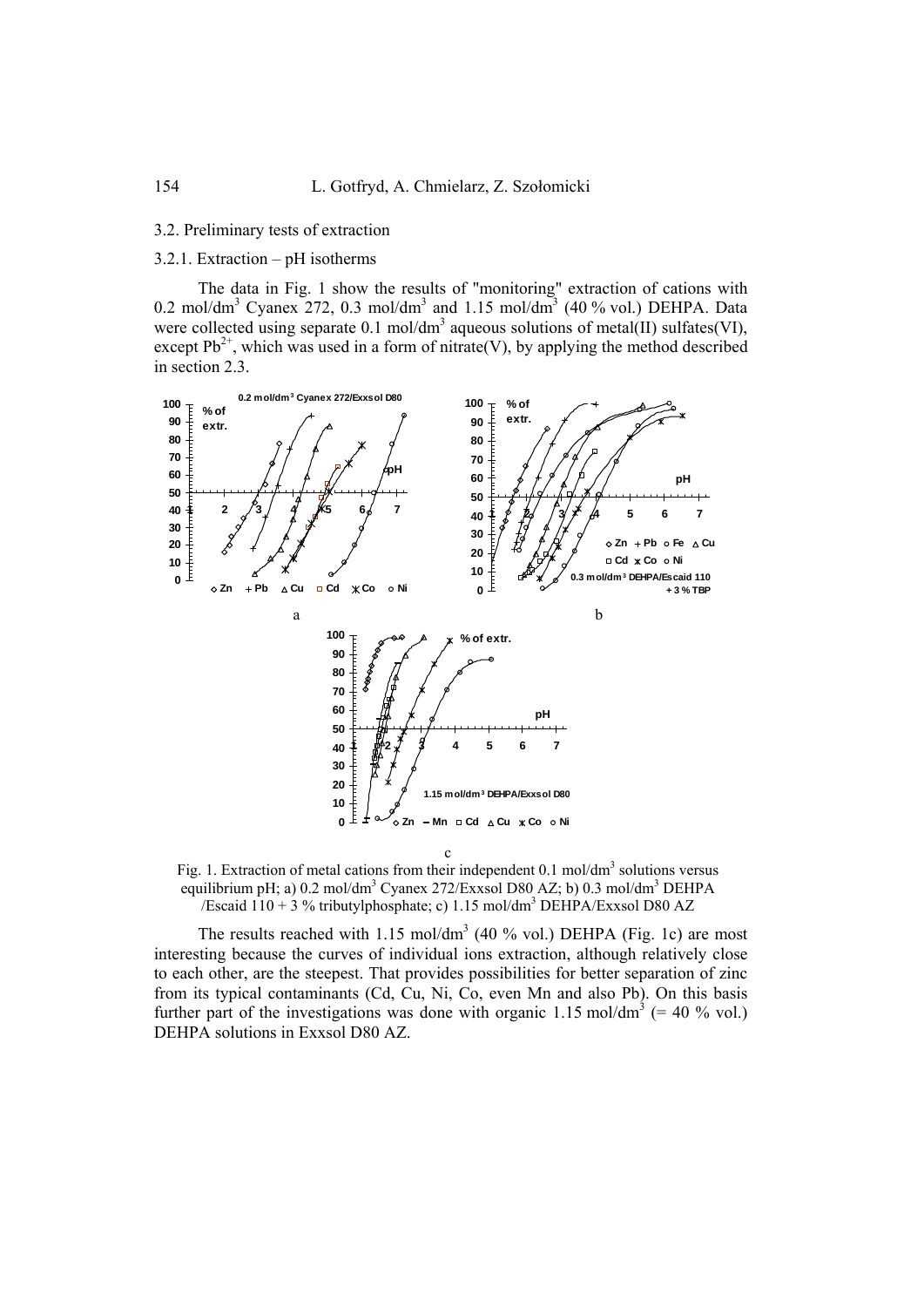### 3.2.2. Classical isotherms of zinc(II) extraction and stripping

The shapes of extraction isotherms strongly depend on pH of extraction, which can be seen in a few examples provided in Fig. 2. Extractions were performed at predetermined levels of equilibrium pH of 2.0, 3.0 and 4.0 (all with accuracy of  $\pm$ 0.05) and, for comparison, without any pH regulation (natural isotherm) with solutions of  $\text{ZnSO}_4$ . The feed solution contained 15.0 g/dm<sup>3</sup>  $\text{Zn}^{2+}$ .



Even though the isotherms, following the data shown in Fig. 2, raise favorably with the increase of pH, it is pH of 2.0 or less (i.e. extraction with no pH regulations) which provides much better conditions for higher selectivity of  $\text{Zn}^{2+}$  extraction over its contaminants than pH of 3.0 or 4.0.

Results of analogical stripping tests are shown in Fig. 3. An efficient  $Zn^{2+}$ stripping can be forced by application of strong acid solution. Two samples of acidic solutions were used as stripping agents: a) pure acid with 240  $g/dm^3$   $\hat{H}_2SO_4$  and b) zinc electrolyte containing  $135$  g/dm<sup>3</sup> H<sub>2</sub>SO<sub>4</sub> + 58.5 g/dm<sup>3</sup> Zn(II).



Fig. 3. Isotherms of  $\text{Zn}^{2+}$  stripping: a) with pure acid [240 g/dm<sup>3</sup> H<sub>2</sub>SO<sub>4</sub>]; b) with zinc electrolyte [135 g/dm<sup>3</sup> H<sub>2</sub>SO<sub>4</sub> and 58.5 g/dm<sup>3</sup> Zn(II)]; 1.15 mol/dm<sup>3</sup> DEHPA/Exxsol D80 AZ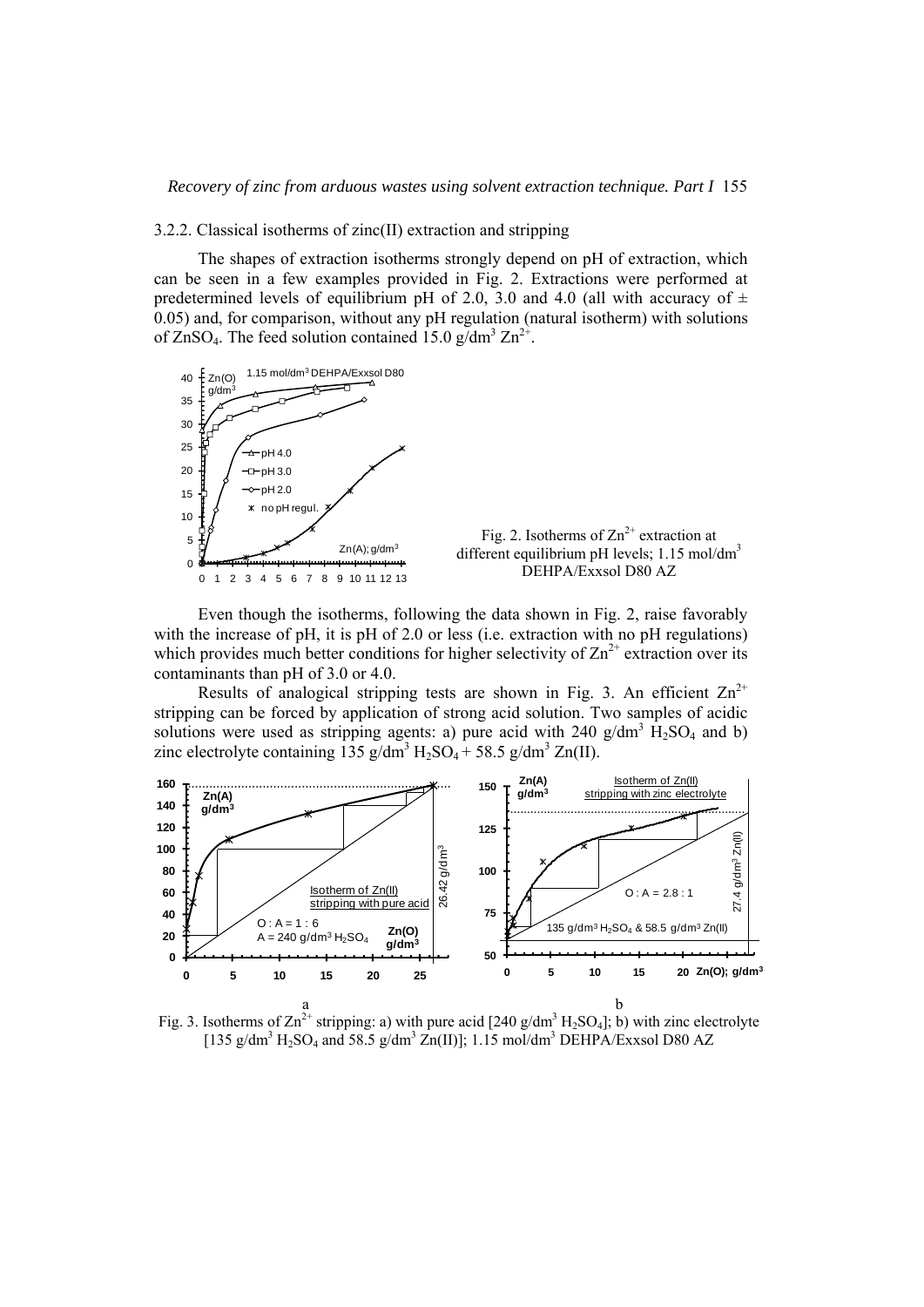McCabe-Thiele diagrams (characteristic steps) show that to reach almost full efficiency of the counter-current stripping (with almost complete acid consumption), 4-5 extraction stages are required.

3.3. Laboratory experiments simulating continuous counter–current action

The whole performed procedure is clearly presented in the extraction diagram of  $(0)$ -3-1-4 type (Fig. 4), where individual numbers represent:  $(0)$  - no extractant preneutralization; three steps of proper extraction performed in emulation of countercurrent system; one step of scrubbing and four steps of stripping, respectively. Operation of the system is described in section 2.3.



Fig. 4. Laboratory system of extraction emulating counter-current flows

In the examined case, the industrial solution of preliminary purified zinc sulfate with their characteristic contaminants (see section 3.1), after its dilution to the level of 15.0  $g/dm^3 Zn^{2+}$ , was used as the feed for extraction. Physical result of these such laborious procedures is an averaged electrolyte (here of combined D5-H5 samples). In this case its composition was as follows  $(g/dm^3)$ :

| $ Zn H_2SO_4 $ Na |  |  | $Mg$   Cu   Cd   $\frac{1}{2}$                                                           | $Ni \quad Co$ |  |  |
|-------------------|--|--|------------------------------------------------------------------------------------------|---------------|--|--|
|                   |  |  | 155.5  4.5  <0.005 <0.005 0.0007 <0.001 <0.0005 <0.001 <0.001 <0.005 <0.01 0.0041 0.0001 |               |  |  |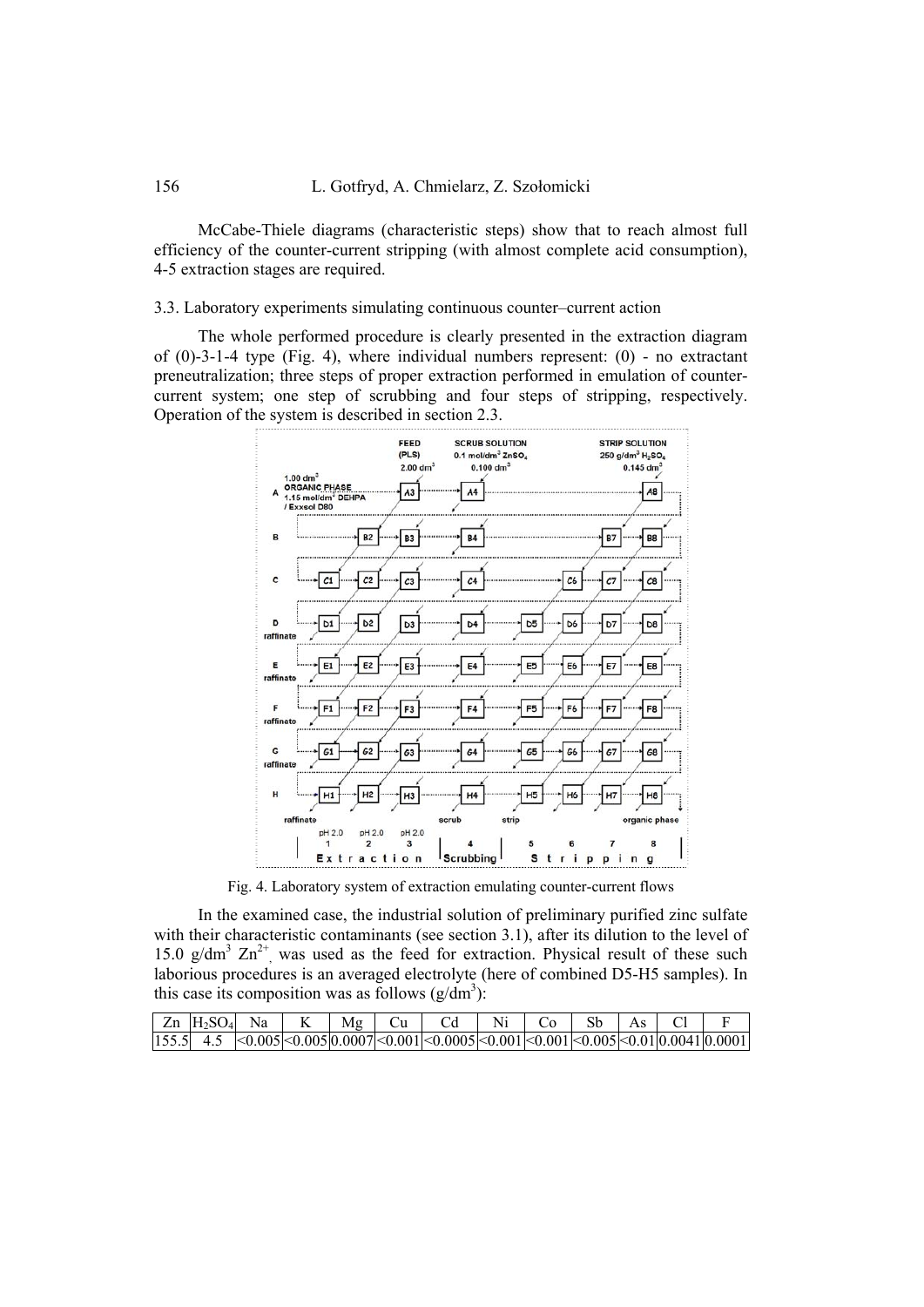The described procedure provides possibilities to produce numerous additional information on extraction processes. Separate (step by step for all cycles) analyses of all individual aqueous phases, which form during the procedure, can be performed, i.e. covering all end products (subsequent raffinates and strip liquors /Zn electrolytes/) and all other liquors which are generated in the meantime. Results of analyzes of all available solutions, which at this stage conclude the procedure (solutions of cycle H), are shown in Table 2.

The figures represent profiles of concentrations of sulfuric acid and zinc(II) in aqueous phases as well as zinc(II) concentrations in organic phase. There are also possibilities to analyze all the other ingredients (contaminants), which are present in the produced solutions.

|                                        |                       | H1          | Н2    | H3              | H4      | H5           | Η6                     | H7            | H8    |     |
|----------------------------------------|-----------------------|-------------|-------|-----------------|---------|--------------|------------------------|---------------|-------|-----|
|                                        |                       | (raffinate) |       | (intermediates) | (scrub) | electrolyte) | (acidic intermediates) |               |       |     |
|                                        | Zn                    | 4.31        | 11.23 | 12.54           | 3.50    | 156          | 158.8                  | 148.3         | 100.3 |     |
| (A)                                    | $H_2SO_4$             | 1.57        | .96   | 2.25            | 0.78    | 4.1          | 11.76                  | 27.68         | 92.61 |     |
|                                        |                       |             |       |                 |         |              |                        |               |       | g/L |
|                                        | $\text{Zn}(\text{O})$ | 27.57       | 34.63 | 35.61           | 35.61   | 37.24        |                        | 34.95   17.64 | 4.60  |     |
| $(A)$ – aqueous, $(O)$ – organic phase |                       |             |       |                 |         |              |                        |               |       |     |

Table 2. Profile of Zn(II) and acid concentrations across all steps of extractive procedure (concluding cycle H)

### 4. Conclusions

Results and experience gained during laboratory extractive experiments, especially in form of satisfactory composition of zinc electrolyte obtained, provided a good basis for further, more advanced trials. Next stage of the research activity, described in Part II of this work, was based on pilot plant experiments, conducted in a train of mixer-settler type extractors, joined in counter-current manner. Prepared extractive system was flexible enough to be ready to work in different combinations of easily changeable number of stages for all important part of extraction processes (extractant preneutralization, extraction proper, scrubbing and stripping). A number of such combinations were examined and the results described in Part II of the paper (Gotfryd, 2011).

### Acknowledgment

The study was supported within the scope of Research & Development Project of Polish Ministry of Science and Higher Education No. PBR R 07 032 02 (Contract number 0570/R/2/T02/0702).

### References

Diaz G., Martin D., Lombera C., 1995. Zinc recycling through the modified Zincex process. Proc. 3-th Int. Symp. Recycling of Metals and Engineered Materials;